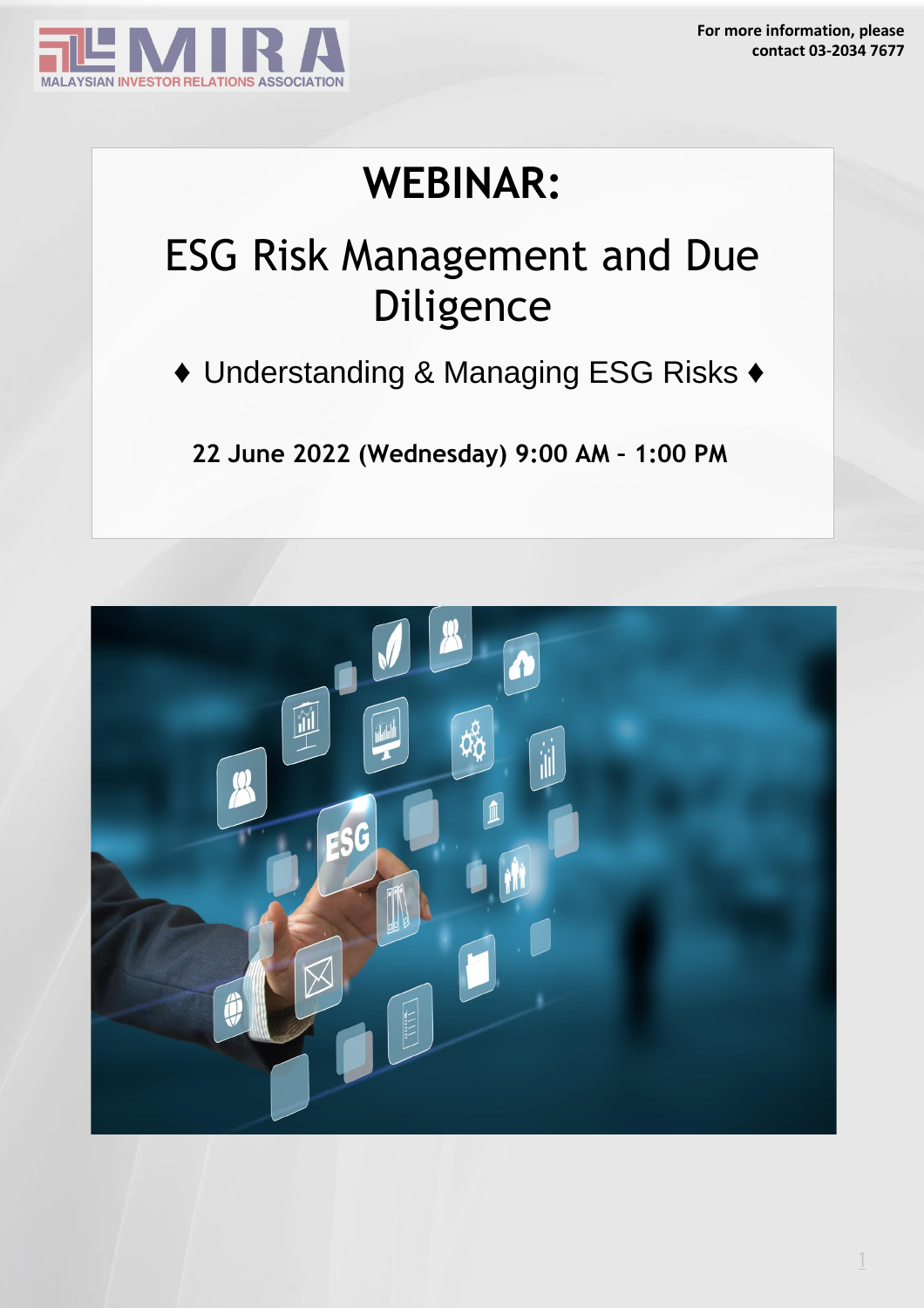# PROGRAMME OBJECTIVE

As ESG gradually becoming more central to corporate strategy and decision making, companies and and investors are stepping up their knowledge on ESG and sustainability. To integrate ESG considerations into investment analysis and portfolio construction which offer long-term performance advantage to investors, risks associated with ESG need to be properly understood and managed. This webinar explores risks typically associated with the environmental, social and governance aspects that are facing companies at the moment and what measures the companies adopt in managing these risks against the backdrop of current regulatory perspective in Malaysia.

This webinar will expose the participants to ESG risks and their considerations so that participants will:

- UNDERSTAND ESG considerations and their importance in business
- APPRECIATE ESG risks and how to mitigate them
- BE AWARE of ESG and Sustainability Regulations in Malaysia

## PROGRAMME OUTLINE

| 9.00  | Setting the Scene: The Rise of Sustainability and ESG Considerations and their<br>Impact on Business.<br>Understanding & Managing ESG Risks<br>Relevance of ESG Considerations in Investment & Financing Decisions<br>Nature and Range of ESG Risks                                |
|-------|------------------------------------------------------------------------------------------------------------------------------------------------------------------------------------------------------------------------------------------------------------------------------------|
| 10.00 | <b>Break</b>                                                                                                                                                                                                                                                                       |
| 10.20 | Understanding & Managing ESG Risks (continued)<br><b>Managing ESG from Risk Perspectives</b><br>$\bullet$<br>• Role of the Board in ESG Risk Management<br>Rise of Shareholder's Concerns on ESG<br>• ESG Due Diligence<br>ESG & Sustainability Regulatory Perspective in Malaysia |
| 12.30 | <b>Questions &amp; Comments</b><br><b>End of Session</b>                                                                                                                                                                                                                           |

### **WHO SHOULD ATTEND**

Board of Directors, Company Secretaries, Chief Executive Officers, Chief Financial Officers, Chief Investor Relations Officer, Chief Risk Officers, Chief Sustainability Officers, Audit Committee Members, Head of Compliance, General Managers, Head of Legal and Senior Managers.